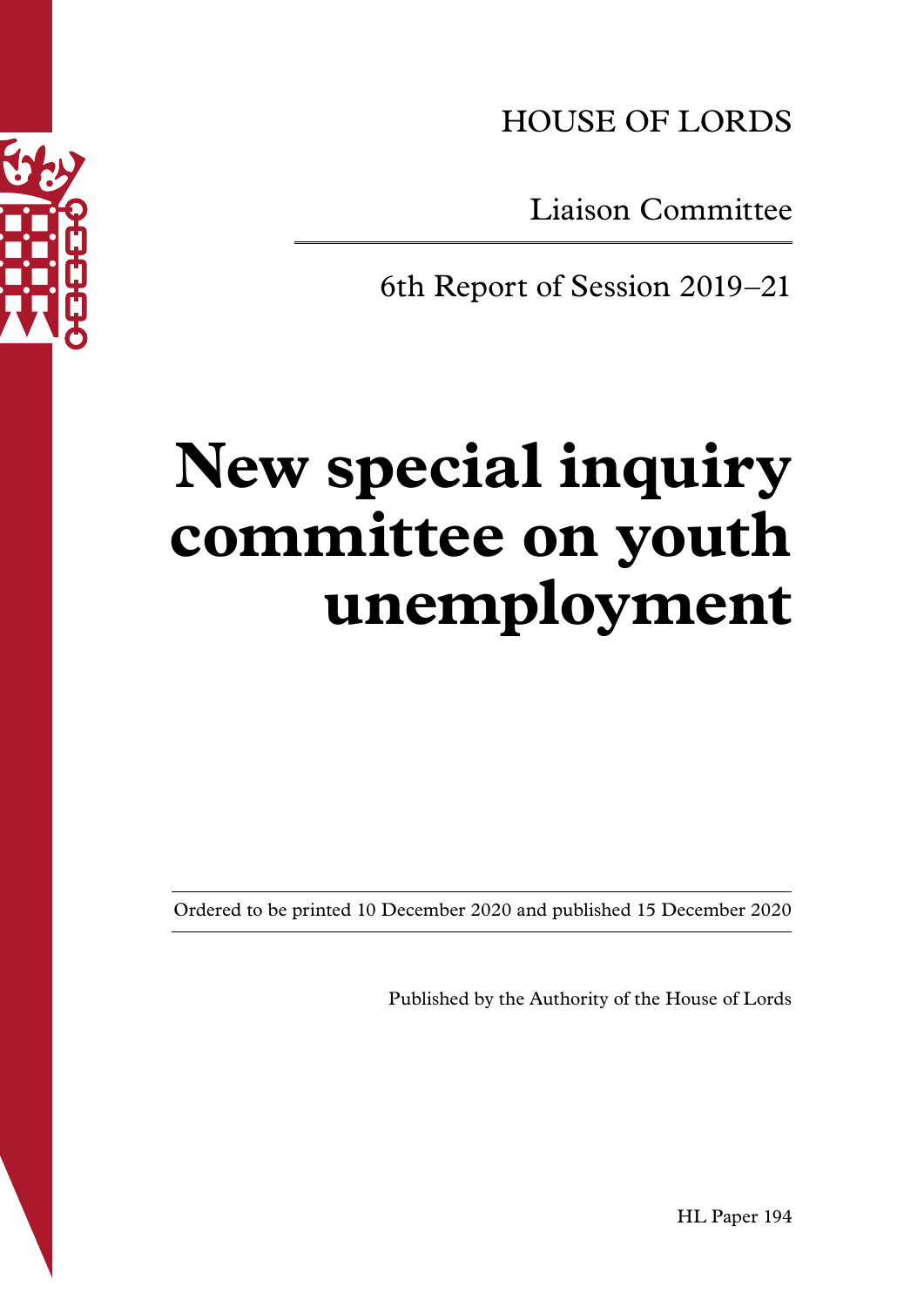#### *Liaison Committee*

The Liaison Committee advises the House on the resources required for select committee work and allocates resources between select committees; reviews the select committee work of the House; considers requests for ad hoc committees and reports to the House with recommendations; ensures effective co-ordination between the two Houses; and considers the availability of Lords to serve on committees.

#### *Membership*

The Members of the Liaison Committee are:

[Lord Bradley](https://www.parliament.uk/biographies/lords/lord-bradley/452) [Lord Low of Dalston](https://www.parliament.uk/biographies/lords/lord-low-of-dalston/3803) [Lord Davies of Oldham](https://members.parliament.uk/member/987/registeredinterests) [Lord McFall of Alcluith \(Chair\)](https://www.parliament.uk/biographies/lords/lord-mcfall-of-alcluith/4148) [Baroness Hayter of Kentish Town](https://www.parliament.uk/biographies/lords/baroness-hayter-of-kentish-town/4159) [Lord Smith of Hindhead](https://www.parliament.uk/biographies/lords/lord-smith-of-hindhead/4542) [Earl Howe](https://members.parliament.uk/member/2000/registeredinterests) [Lord Tyler](https://www.parliament.uk/biographies/lords/lord-tyler/225) [Lord Judge](https://members.parliament.uk/member/3867/registeredinterests) [Baroness Walmsley](https://members.parliament.uk/member/2547/registeredinterests) [Lord Lang of Monkton](https://www.parliament.uk/biographies/lords/lord-lang-of-monkton/896)

*Declaration of interests* See Appendix 1.

A full list of Members' interests can be found in the Register of Lords' Interests: [http://www.parliament.uk/mps-lords-and-offices/standards-and-interests/register-of-lords](http://www.parliament.uk/mps-lords-and-offices/standards-and-interests/register-of-lords-interests)[interests](http://www.parliament.uk/mps-lords-and-offices/standards-and-interests/register-of-lords-interests)

#### *Publications*

All publications of the Committee are available at: <http://www.parliament.uk/lords-liaison>

#### *Parliament Live*

Live coverage of debates and public sessions of the Committee's meetings are available at: <http://www.parliamentlive.tv>

#### *Further information*

Further information about the House of Lords and its Committees, including guidance to witnesses, details of current inquiries and forthcoming meetings is available at: <http://www.parliament.uk/business/lords>

#### *Committee staff*

The staff who worked on this inquiry were Philippa Tudor (Clerk), Lucy Molloy (Research Assistant) and Heather Fuller (Committee Assistant).

#### *Contact details*

All correspondence should be addressed to the Liaison Committee, Committee Office, House of Lords, London SW1A 0PW. Telephone 020 7219 3130. Email hlliaisoncmttee@parliament. uk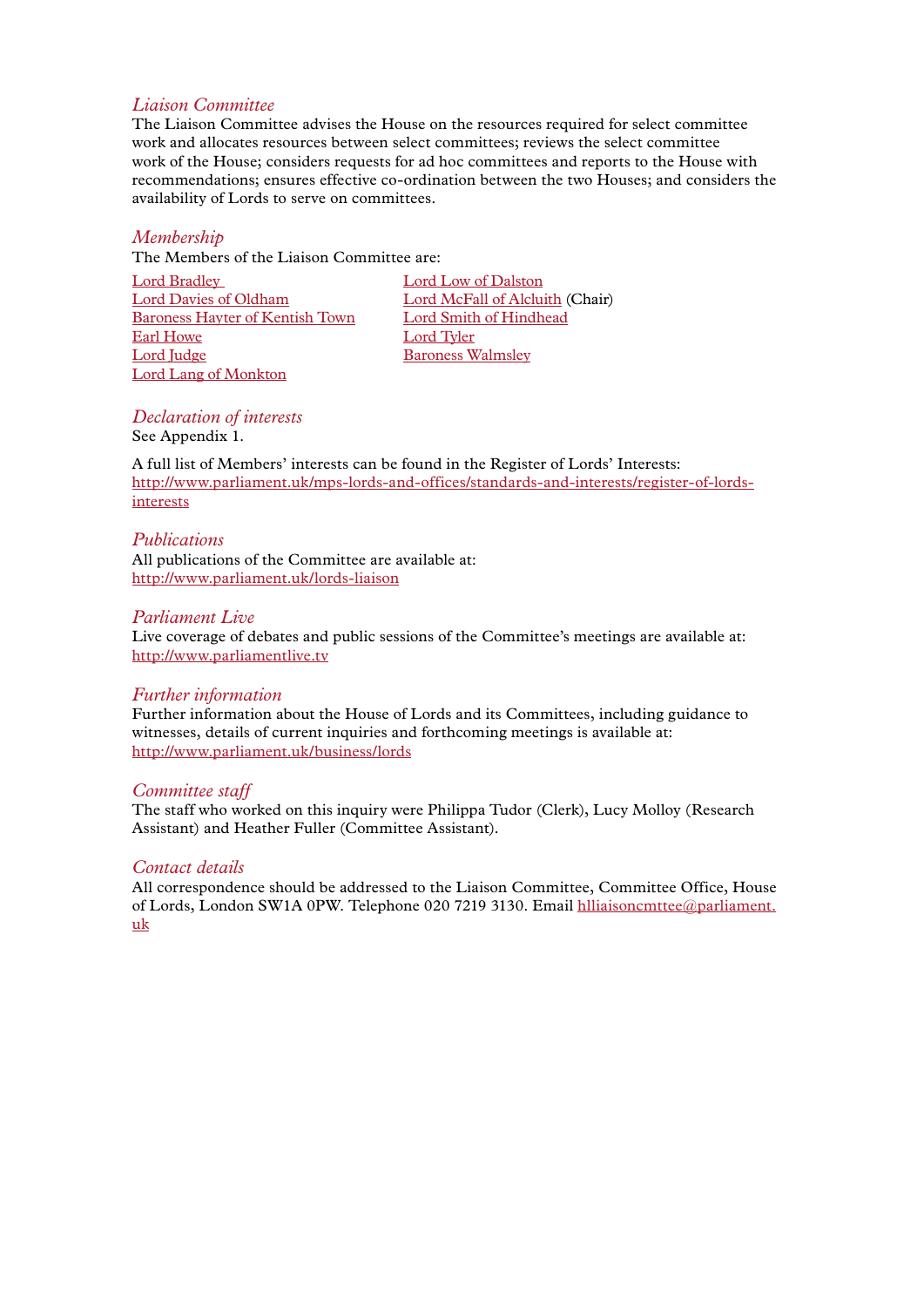## **CONTENTS**

|                                                             | Page        |
|-------------------------------------------------------------|-------------|
| Introduction                                                |             |
| <b>Youth Unemployment Committee</b>                         |             |
| Appendix 1: List of members and declarations of interest    | $\mathbf Q$ |
| Appendix 2: List of titles submitted                        | 10          |
| <b>Appendix 3: Template Special Inquiry Submission Form</b> | 12          |

Evidence is published online at [https://committees.parliament.uk/work/440/](https://committees.parliament.uk/work/440/
special-inquiry-committee-proposals-202021/) **[special-inquiry-committee-proposals-202021/](https://committees.parliament.uk/work/440/
special-inquiry-committee-proposals-202021/) and available for inspection at the Parliamentary Archives (020 7219 3074).** 

Q in footnotes refers to a question in oral evidence.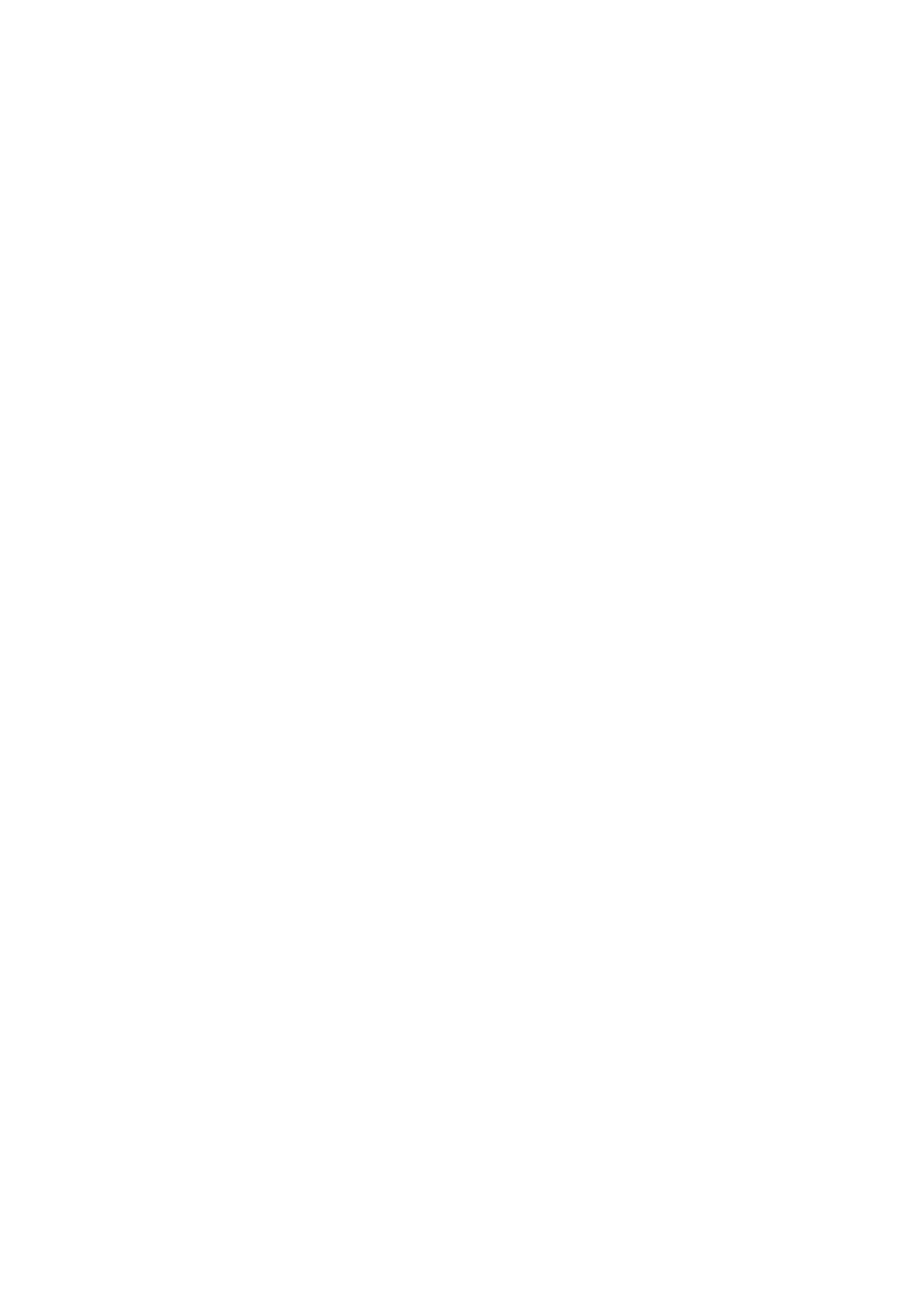# <span id="page-4-0"></span>**INTRODUCTION**

- 1. In response to our call for proposals for new special inquiry (formerly *ad hoc*) committees in 2020–2021, we received a combined total of 35 submissions from members of the House, consistent with the large number of responses received in previous years.<sup>1</sup> In April we were due to undertake our regular process of shortlisting these proposals, a number of which made reference to COVID-19, with a view to recommending four new special inquiry committees. In late March and early April, however, several members of the Liaison Committee, in addition to a number of members of the House, suggested that the usual special inquiry process be 'paused' in order to allow a degree of re-focusing upon COVID-19. It was suggested that some committee resource could be dedicated to scrutiny of the Government response to COVID-19, and to understanding the wider and longer-term impacts for the economy, society, technology and international relations.
- 2. In response, in our 1st report we proposed the establishment of a committee to scrutinise the long-term implications of the COVID-19 pandemic on the economic and social wellbeing of the United Kingdom.2 The Committee was appointed on 11 June 2020 and is expected to report on its second inquiry in Spring 2021.
- 3. The Liaison Committee reconvened on 7 December to consider the proposals we received this year, all of which are published online. The titles of these proposals are listed in Appendix 2, and the full text of the proposals is available at: [https://committees.parliament.uk/publications/3467/documents/33585/](https://committees.parliament.uk/publications/3467/documents/33585/default/) <u>[default/](https://committees.parliament.uk/publications/3467/documents/33585/default/).3</u>
- 4. We considered all the proposals received in accordance with our published criteria for selection, as follows:
	- Makes best use of the knowledge and experience of Members of the House;
	- Complements the work of Commons departmental select committees;
	- Addresses areas of policy that cross departmental boundaries; and
	- The activity proposed should be capable of being confined to one session.
- 5. Three proposals were shortlisted, two of which were subsequently withdrawn. Lord Browne of Ladyton withdrew his submission as he preferred to support the appointment of a sessional committee on the environment and climate

<sup>1</sup> Due to reasons related to COVID-19 and resourcing pressures, two proposals were chosen in April of this year and a second round was held a few months later and opened in October. All the outstanding proposals from the first round were considered alongside the additional proposals in the second round. Making a total of 35

<sup>2</sup> Liaison Committee, *[A Covid-19 Committee](https://committees.parliament.uk/publications/882/documents/6248/default/)* (1st Report, Session 2019–21, HL Paper 56)

<sup>3</sup> Lord Browne of Ladyton's proposal was withdrawn but can be found at [https://committees.parliament.](https://committees.parliament.uk/publications/1519/documents/13950/default/) [uk/publications/1519/documents/13950/default/](https://committees.parliament.uk/publications/1519/documents/13950/default/)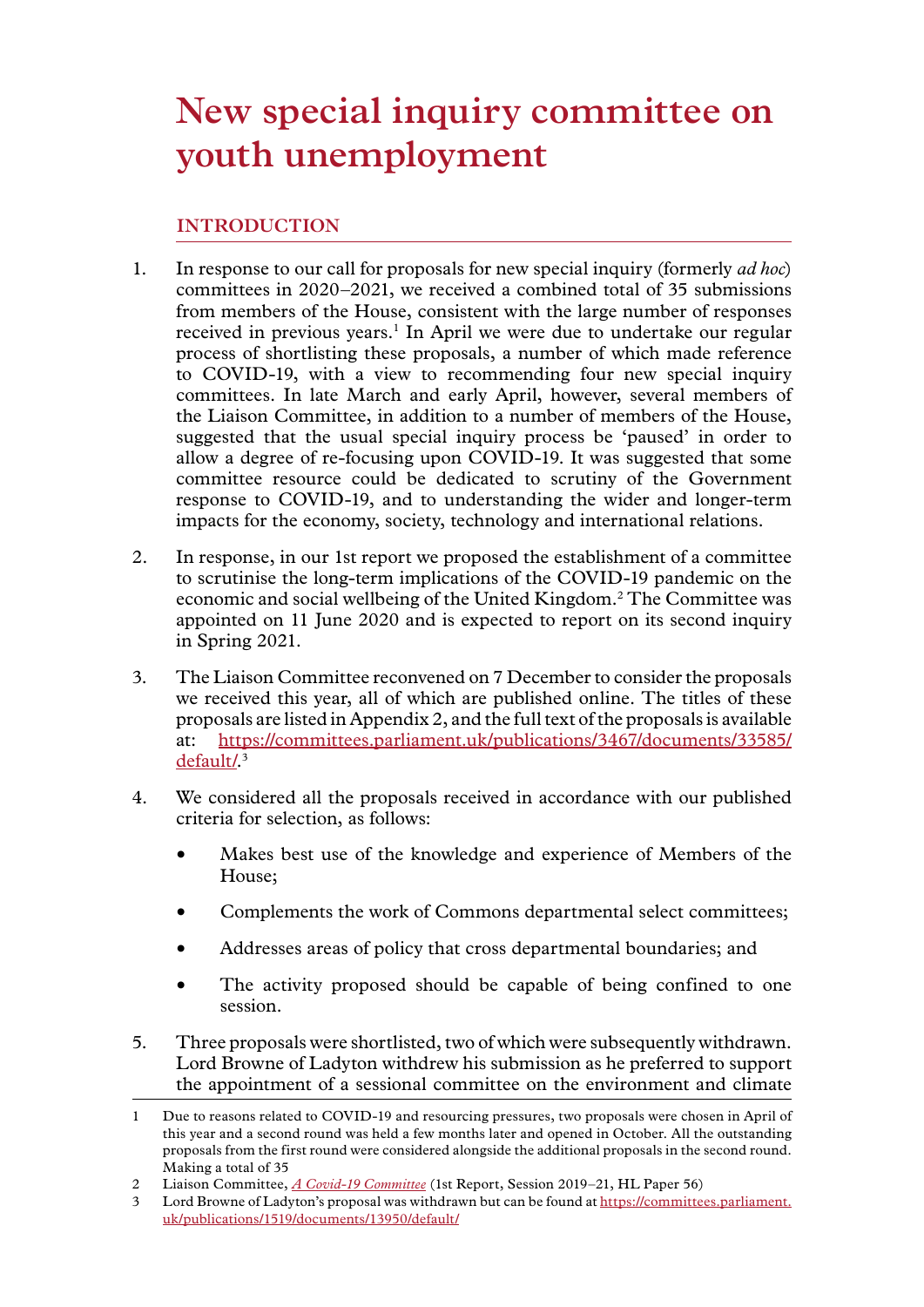change. Lord Puttnam withdrew his submission on the 'Future of the High Street' in the light of the current inquiry by the House of Commons Housing, Communities and Local Government Committee inquiry 'Supporting our high streets after COVID-19'.4

- 6. Lord Baker was invited to present his proposal on 'Youth unemployment' to the Liaison Committee on 7 December. A transcript of this meeting was taken.<sup>5</sup>
- 7. This report sets out our recommendation to the House to appoint a new special inquiry Committee on youth unemployment.

<sup>4</sup> Housing, Communities and Local Government Committee inquiry 'Supporting our high streets after COVID-19': <https://committees.parliament.uk/work/446/supporting-our-high-streets-after-covid19/>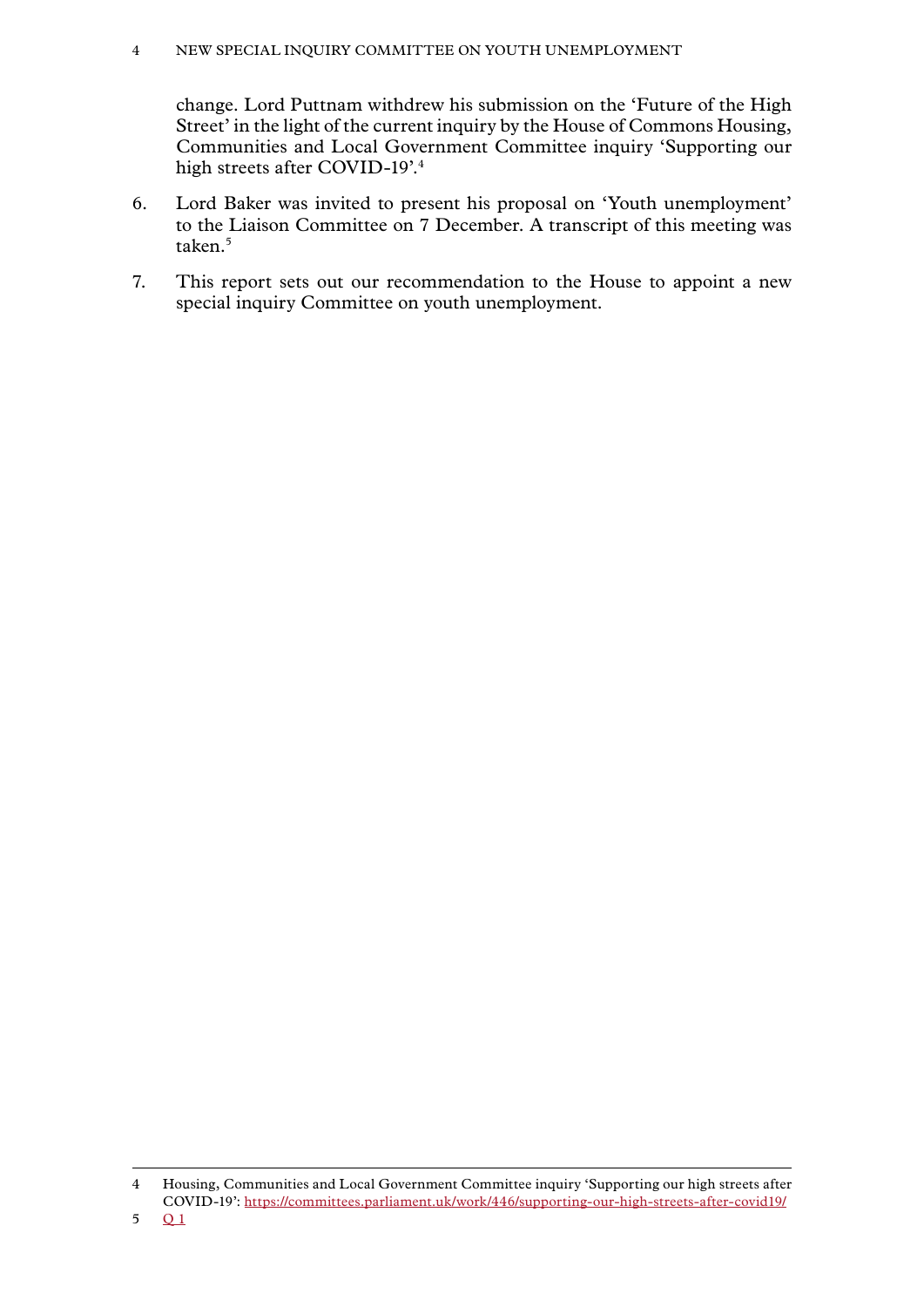#### **YOUTH UNEMPLOYMENT COMMITTEE**

- <span id="page-6-0"></span>8. Lord Baker of Dorking proposed a special inquiry committee to consider 'youth unemployment.'
- 9. Youth unemployment is a long-standing issue in the UK and rates of unemployment tend to be higher in this group than amongst older adults. Whilst rates of unemployment amongst 16 to 24 year olds have been decreasing in recent years, COVID-19 has profoundly affected the labour market and economy, and youth unemployment is rising sharply as a result. Research shows that those in this age group are being disproportionately affected by the pandemic and are likely to bear the brunt of economic scarring for years to come. Furthermore, the Brexit transition period has added additional pressures to the economy.
- 10. Recent announcements from the Chancellor of the Exchequer and the Office for Budget Responsibility show that the UK economy is set to shrink by 11.3% in 2020, the sharpest decline in 300 years and is unlikely to return to pre-crisis levels until Q4 of 2022. Historical analysis has shown that the detrimental effects of economic crises are likely to be most acutely felt by young people in the short and long-term.
- 11. The UK labour market is effected by 'skills gaps' and some experts argue that this is due to the focus placed on academia within the education sector. The changes in migration due to Brexit and the challenges posed by COVID-19 may compound these skill gaps.
- 12. Unemployment in the UK has risen this year. Current figures show that 602,000 young people aged 16 to 24 are unemployed, an increase of 101,000 from the year before. The current unemployment rate for 16 to 24 year olds stands at  $14.6\%$ , almost  $3\%$  higher than the same period in  $2019.^{\circ}$  The overall unemployment rate amongst 16 to 64 year olds in the UK is currently 4.8%.7 Forecasts released by the Office for Budget Responsibility on the 25 November 2020 predict that the overall unemployment rate amongst 16 to 64 year olds may rise to 7.5% by Q2 of 2021, which means that youth unemployment is likely to rise too.<sup>8</sup>
- 13. COVID-19 has had a profound effect on the labour market and economy.<sup>9</sup> Whilst the economy is expected to avoid another recession, the Bank of England has predicted that unemployment will rise again in 202010 and the Institute for Fiscal Studies echoes this forecast.<sup>11</sup> After the last recession in 2008–2009, it took seven years for the unemployment rate to return to prerecession levels.12 The economic shock caused by COVID-19 is different,

<sup>6</sup> House of Commons Library, Youth unemployment statistics, [SN 05871,](https://commonslibrary.parliament.uk/research-briefings/sn05871/) 10 November 2020

<sup>7</sup> The ONS, 'Unemployment rate' (10 November 2020): [https://www.ons.gov.uk/](https://www.ons.gov.uk/employmentandlabourmarket/peoplenotinwork/unemployment) [employmentandlabourmarket/peoplenotinwork/unemployment](https://www.ons.gov.uk/employmentandlabourmarket/peoplenotinwork/unemployment) [accessed 14 December 2020]

<sup>8</sup> Office for Budget Responsibility, 'Economic and Fiscal Outlook' (November 2020): http://cdn. obr.uk/CCS1020397650-001\_OBR-November2020-EFO-v2-Web-accessible.pdf [accessed 14 December 2020]

<sup>9</sup> GDP fell by 20.4% in the April 2020, the largest fall since monthly records began in 1997 and 3 times greater than the fall experienced during the 2008–2009 economic downturn.

<sup>10</sup> Bank of England, 'How persistent will the impact of Covid-19 on unemployment be?' (5 October 2020): [https://www.bankofengland.co.uk/bank-overground/2020/how-persistent-will-the--impact-of-covid-](https://www.bankofengland.co.uk/bank-overground/2020/how-persistent-will-the--impact-of-covid-19-on-unemployment-be)[19-on-unemployment-be](https://www.bankofengland.co.uk/bank-overground/2020/how-persistent-will-the--impact-of-covid-19-on-unemployment-be) [accessed 14 December 2020]

<sup>11</sup> Institute for Fiscal Studies 'Job support cushions the economic pain of coronavirus, but it can't last' (26 October 2020):<https://www.ifs.org.uk/publications/15145>[accessed 14 December 2020]

<sup>12</sup> Bank of England, *[How persistent will the impact of Covid-19 on unemployment be?](https://www.bankofengland.co.uk/bank-overground/2020/how-persistent-will-the--impact-of-covid-19-on-unemployment-be)*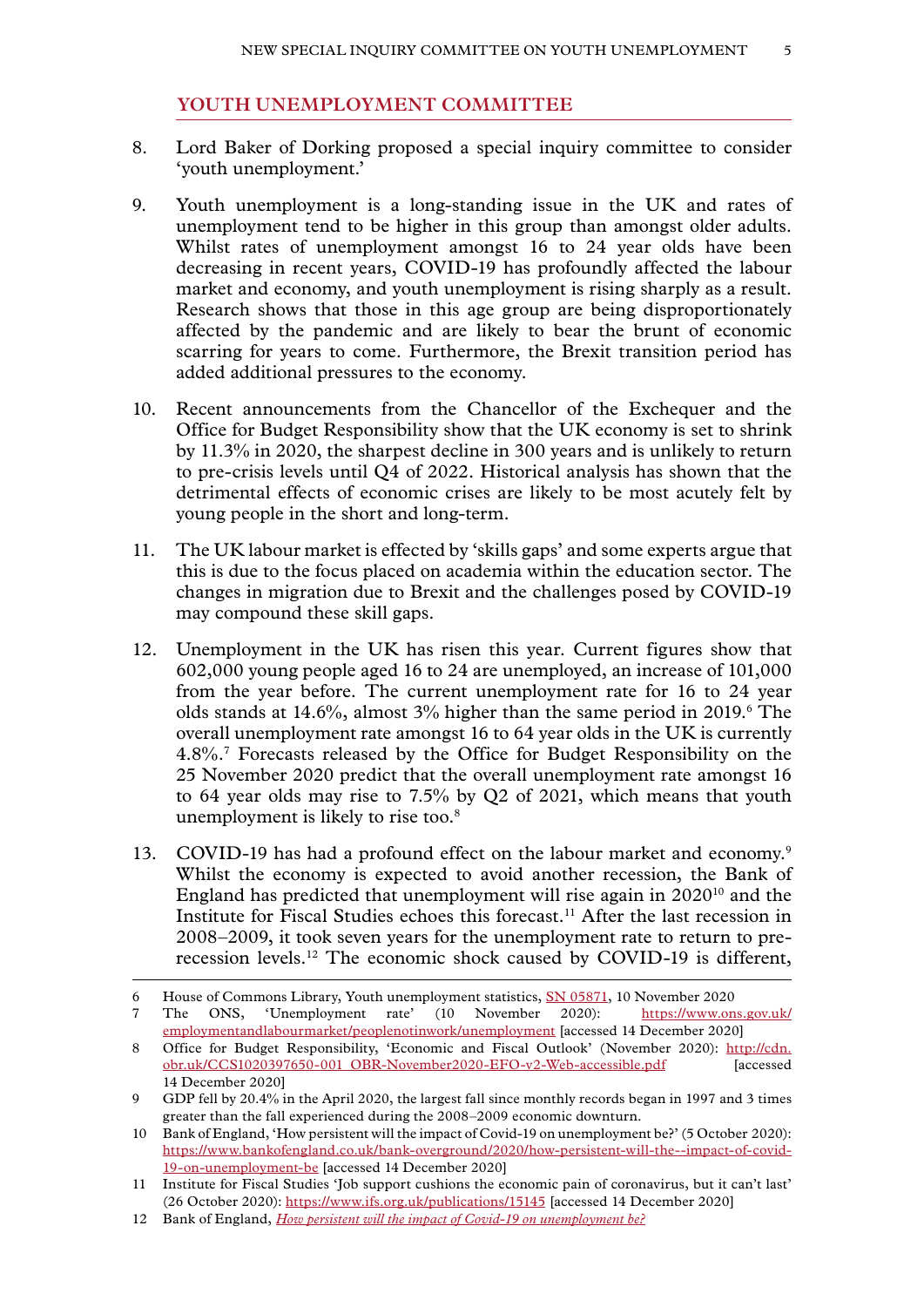however and in this economic crisis, unemployment figures are closely linked to Government support schemes, such as Coronavirus Job Retention Scheme<sup>13</sup> and containment measures<sup>14</sup> and vaccine developments.

- 14. In line with past recessions, some experts predict that COVID-19 will have a disproportionate effect on employment and career prospects for young people. The Resolution Foundation predicts that the employment rate of today's graduates is projected to be 13 per cent lower, within three years of their graduations, due to the pandemic.15 Research undertaken by the Centre for Economic performance has shown that those aged 16-25 are over twice as likely as older employees to have suffered job loss, with over one in ten losing their job, and just under six in ten seeing their earnings fall.<sup>16</sup>
- 15. Risks associated with young people facing prolonged periods of unemployment can include negative impacts on their potential earnings and general health, and an increased risk of entering a life of crime.17
- 16. Lord Baker's proposal cites the focus on academia that has shaped the state schooling system since the Educational Reform Act of 1998 which introduced the national curriculum.18 The proposal cites widely held concerns over the skills gap that this may have created.
- 17. Over the past 50 years the number of individuals pursuing higher education has rapidly increased. In 1980, around 15% of the population stayed in higher education after the age of 18. By 2017, over 50% of young people were going to University. In 2020, the Secretary of State for Education, Gavin Williamson expressed support for achieving a parity of esteem between academic and technical education, announcing intentions to reform higher education and move towards "a wholesale rebalancing towards further and technical education."
- 18. A report undertaken by the Government Office for Science in 2017 found a range of long-standing weaknesses in the UK economy and skills system. One reason identified for this was technological change, with the OECD estimating that by 2036 10% of occupations in the UK will be fully automatable and McKinsey and co. estimating that around 50% of activities carried out by workers today could be partially automated.<sup>19</sup> The report identified a mismatch between the skills of labour market entrants and the

<sup>13</sup> The scheme has currently been extended to run until March 31 2021. [https://www.gov.uk/guidance/](https://www.gov.uk/guidance/claim-for-wages-through-the-coronavirus-job-retention-scheme) [claim-for-wages-through-the-coronavirus-job-retention-scheme](https://www.gov.uk/guidance/claim-for-wages-through-the-coronavirus-job-retention-scheme) other schemes include the Self-Employment Income Support Scheme grant: [https://www.gov.uk/guidance/claim-a-grant-through](https://www.gov.uk/guidance/claim-a-grant-through-the-coronavirus-covid-19-self-employment-income-support-scheme)[the-coronavirus-covid-19-self-employment-income-support-scheme](https://www.gov.uk/guidance/claim-a-grant-through-the-coronavirus-covid-19-self-employment-income-support-scheme) [accessed 14 December 2020]

<sup>14</sup> Bank of England, *[How persistent will the impact of Covid-19 on unemployment be?](https://www.bankofengland.co.uk/bank-overground/2020/how-persistent-will-the--impact-of-covid-19-on-unemployment-be)*

<sup>15</sup> Resolution Foundation, Class of 2020: Education leavers in the current crisis. p.4, (May 2020): [https://](https://www.resolutionfoundation.org/app/uploads/2020/05/Class-of-2020.pdf) [www.resolutionfoundation.org/app/uploads/2020/05/Class-of-2020.pdf](https://www.resolutionfoundation.org/app/uploads/2020/05/Class-of-2020.pdf) [accessed 14 December 2020]

<sup>16</sup> Centre for Economic Performance, *Generation COVID: Emerging Work and Education Inequalities*  (October 2020): [http://cep.lse.ac.uk/pubs/download/cepcovid-19-011.pdf](https://cep.lse.ac.uk/pubs/download/cepcovid-19-011.pdf) [accessed 14 December 2020]

<sup>17</sup> The Centre for Education Policy and Equalising Opportunities, *UCL The unequal scarring effects of a recession on young people's life chances*, (June 2020), p 3: [https://repec-cepeo.ucl.ac.uk/cepeob/cepeobn6.](https://repec-cepeo.ucl.ac.uk/cepeob/cepeobn6.pdf) [pdf](https://repec-cepeo.ucl.ac.uk/cepeob/cepeobn6.pdf) [accessed 14 December 2020]

<sup>18</sup> Education Reform Act 1988. The act stated core subjects to be: English, Maths and Science (and in Welsh speaking schools Welsh); Foundation subjects to be: history, geography, technology, music, art and physical education and a modern foreign language. [http://www.educationengland.org.uk/](http://www.educationengland.org.uk/documents/acts/1988-education-reform-act.pdf) [documents/acts/1988-education-reform-act.pdf](http://www.educationengland.org.uk/documents/acts/1988-education-reform-act.pdf) [accessed 14 December 2020]

<sup>19</sup> Government Office for Science, *Future of Skills and lifelong learning* (20 July 2018): [https://assets.](https://assets.publishing.service.gov.uk/government/uploads/system/uploads/attachment_data/file/727776/Foresight-future-of-skills-lifelong-learning_V8.pdf) [publishing.service.gov.uk/government/uploads/system/uploads/attachment\\_data/file/727776/](https://assets.publishing.service.gov.uk/government/uploads/system/uploads/attachment_data/file/727776/Foresight-future-of-skills-lifelong-learning_V8.pdf) [Foresight-future-of-skills-lifelong-learning\\_V8.pdf](https://assets.publishing.service.gov.uk/government/uploads/system/uploads/attachment_data/file/727776/Foresight-future-of-skills-lifelong-learning_V8.pdf) [accessed 14 December 2020]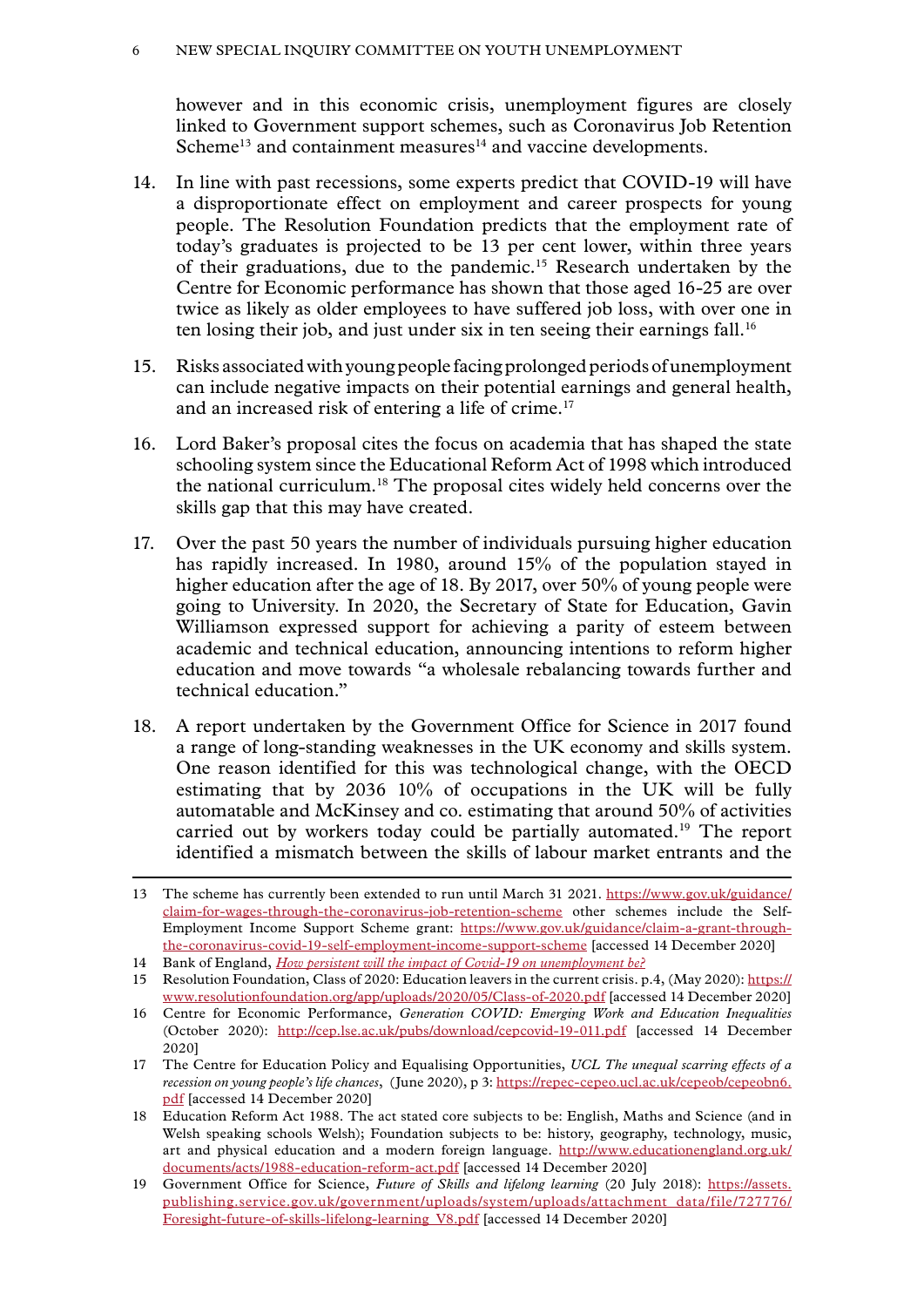requirements of employers, citing greater collaboration between employers and education as a potential way forward.

- 19. The Government have made a number of announcements and commissioned independent reports related to education and skills gaps in the UK. In 2019, the post-18 review of education and funding, an independent panel report led by Philip Augar was published.<sup>20</sup> The report found that "both higher technical and craft skills are in short supply with long-standing skills gaps in strategic sectors such as engineering, IT and digital". It also concluded that "migrant labour is required in many sectors and at different levels." The Government's detailed plans in response to this report are not yet known. Further reviews of post-16 qualifications have since been announced this year  $21$  alongside a review of the University admissions system in England.<sup>22</sup>
- 20. A Government initiative to tackle youth unemployment has been implemented in 2020. The Kickstart Scheme provides funding to employers to create job placements for 16 to 24 year olds on Universal Credit with the Government funding the minimum or national living wage for 25 hours a week for up to 6 months.23
- 21. A cross-cutting inquiry could focus on the genesis of youth unemployment and associated medium to long-term outcomes. A special inquiry of this nature could examine the following:
	- The causes and risks associated with high levels of youth unemployment and how these might be addressed.
	- Under-employment and insecure employment amongst young people and the associated challenges and risks (financial insecurity, exploitation, limited career progression).
	- Whether the national curriculum effectively meets the current and anticipated future needs of the labour market and society and if not, how this might be addressed.
	- The societal trend of prioritising the A-level/University route, the consequences for the labour market and society and what steps may be taken to address this.
	- The funding and support provided for technical education, including apprenticeships, sector-based skills programmes and the national skills fund.
	- The challenges posed by COVID-19 and Brexit to the employment prospects for young people and how these might be addressed.

<sup>20</sup> Secretary of State for Education, *Independent panel report to the Review of Post-18 Education and Funding* (May 2019): [https://assets.publishing.service.gov.uk/government/uploads/system/uploads/attachment\\_](https://assets.publishing.service.gov.uk/government/uploads/system/uploads/attachment_data/file/805127/Review_of_post_18_education_and_funding.pdf) [data/file/805127/Review\\_of\\_post\\_18\\_education\\_and\\_funding.pdf](https://assets.publishing.service.gov.uk/government/uploads/system/uploads/attachment_data/file/805127/Review_of_post_18_education_and_funding.pdf) [accessed 14 December 2020]

<sup>21</sup> Department for Education, Post-16 study at level 2 and below: call for evidence (10 November 2020): <https://www.gov.uk/government/consultations/post-16-study-at-level-2-and-below-call-for-evidence>

<sup>22</sup> Department for Education, Press release: 'Government plans for post-qualification university admissions' (13 November 2020): [https://www.gov.uk/government/news/government-plans-for](https://www.gov.uk/government/news/government-plans-for-post-qualification-university-admissions)[post-qualification-university-admissions](https://www.gov.uk/government/news/government-plans-for-post-qualification-university-admissions) see also, Universities UK, Fair Admissions Review (November 2020): [https://www.universitiesuk.ac.uk/policy-and-analysis/reports/Documents/2020/](https://www.universitiesuk.ac.uk/policy-and-analysis/reports/Documents/2020/uuk-fair-admissions-review.pdf) [uuk-fair-admissions-review.pdf](https://www.universitiesuk.ac.uk/policy-and-analysis/reports/Documents/2020/uuk-fair-admissions-review.pdf) [accessed 14 December 2020]

<sup>23</sup> Department for Work and Pensions, 'Kickstart Scheme' (30 October 2020): [https://www.gov.uk/](https://www.gov.uk/government/collections/kickstart-scheme) [government/collections/kickstart-scheme](https://www.gov.uk/government/collections/kickstart-scheme) [accessed 14 December 2020]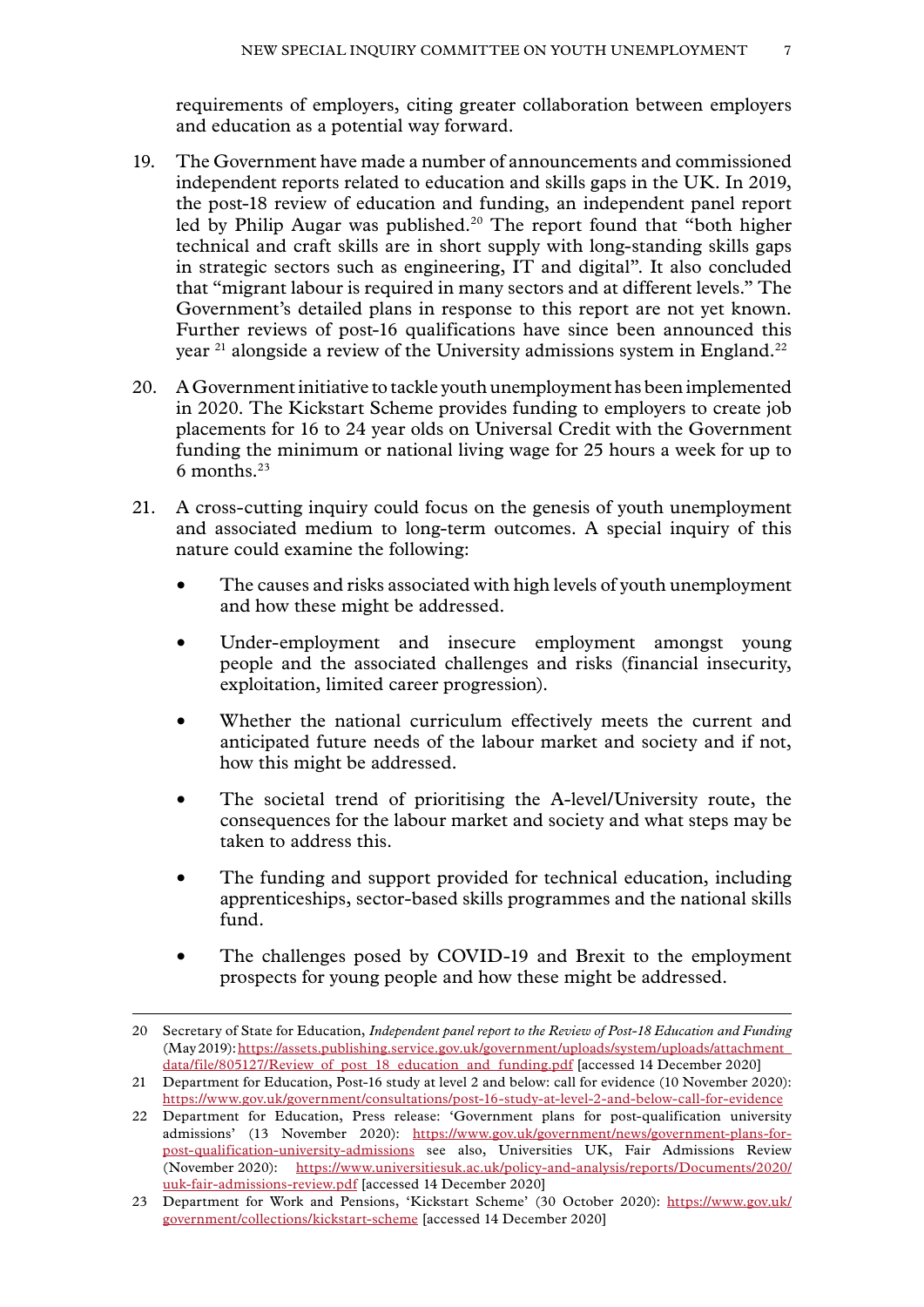- The challenges posed by COVID-19 and Brexit to the labour market and the role of education and training for young people in meeting this challenge.
- 22. *The Committee recommends that a special inquiry committee be appointed in late January 2021 "to consider youth unemployment, education and skills", to report by 30 November 2021.*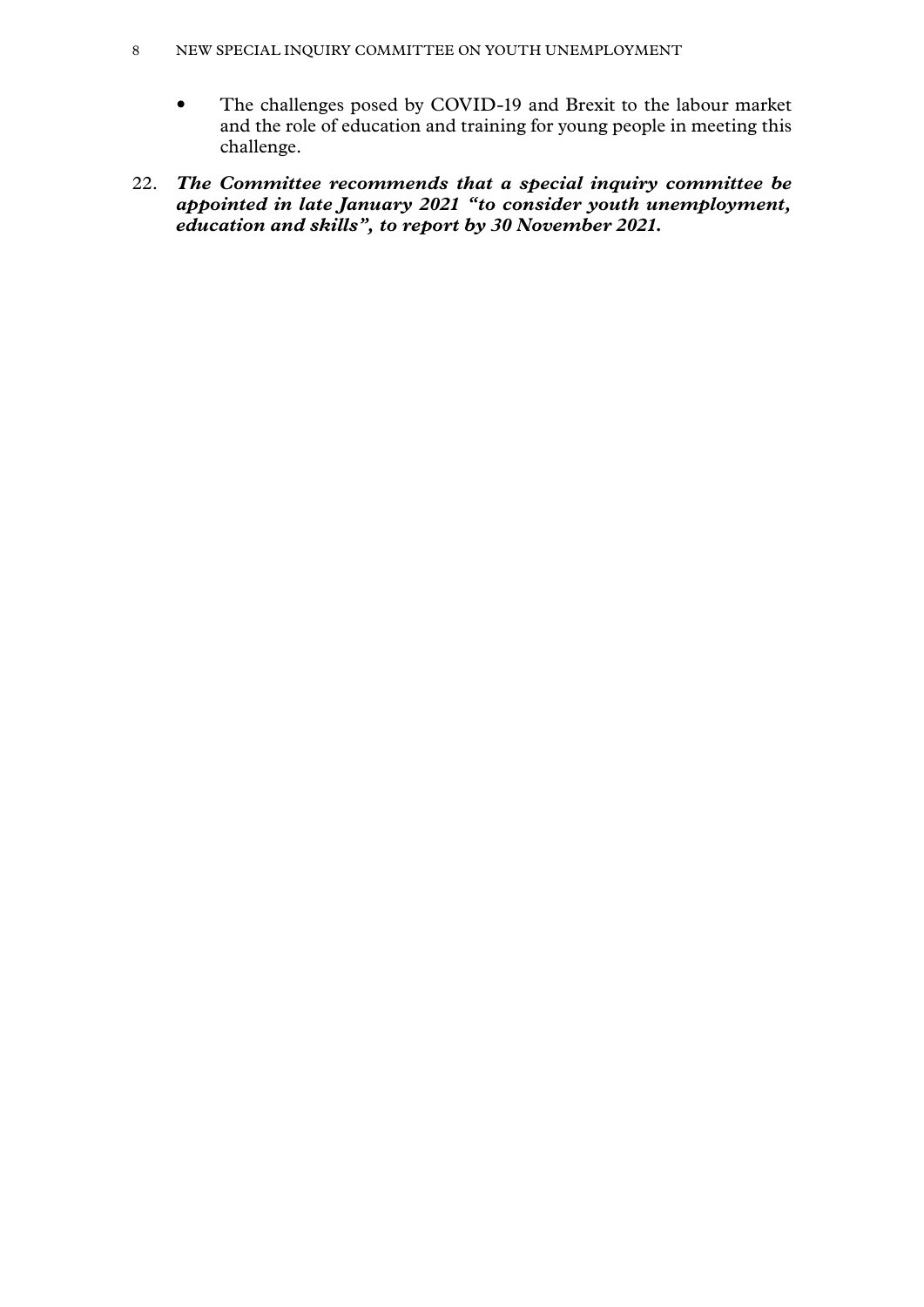# <span id="page-10-0"></span>**Appendix 1: LIST OF MEMBERS AND DECLARATIONS OF INTEREST**

#### **Members**

Lord Bradley Lord Davies of Oldham Baroness Hayter of Kentish Town Earl Howe Lord Lang of Monkton Lord Low of Dalston Lord Judge Lord McFall of Alcluith (Chair) Lord Smith of Hindhead Lord Tyler Baroness Walmsley

#### **Declaration of interests**

Lord Bradley *I refer to my interests in the register* Lord Davies of Oldham *No relevant interests to declare* Baroness Hayter of Kentish Town *I am a Vice Chair of the APPG on Alcohol Harm Former Chief Executive of Alcohol Concern* Earl Howe *As a partner in a family farming and rural estate enterprise, I declare an interest in the following special inquiry proposals: Land use framework in England (Earl of Caithness) The role of Horticulture (Baroness Fookes)* Lord Judge *No relevant interests to declare* Lord Lang of Monkton *No relevant interests to declare* Lord Low of Dalston *No relevant interests to declare* Lord McFall of Alcluith *No relevant interests to declare* Lord Smith of Hindhead *CEO of the Association of Conservative Clubs Chairman of Best Bar None* Lord Tyler *No relevant interests to declare* Baroness Walmsley *Active member of APPGs on health, cancer and children*

A full list of members' interests can be found in the Register of Lords' Interests: [http://www.parliament.uk/mps-lords-and-offices/standards-and-interests/](http://www.parliament.uk/mps-lords-and-offices/standards-and-interests/register-of-lords-interests) [register-of-lords-interests](http://www.parliament.uk/mps-lords-and-offices/standards-and-interests/register-of-lords-interests)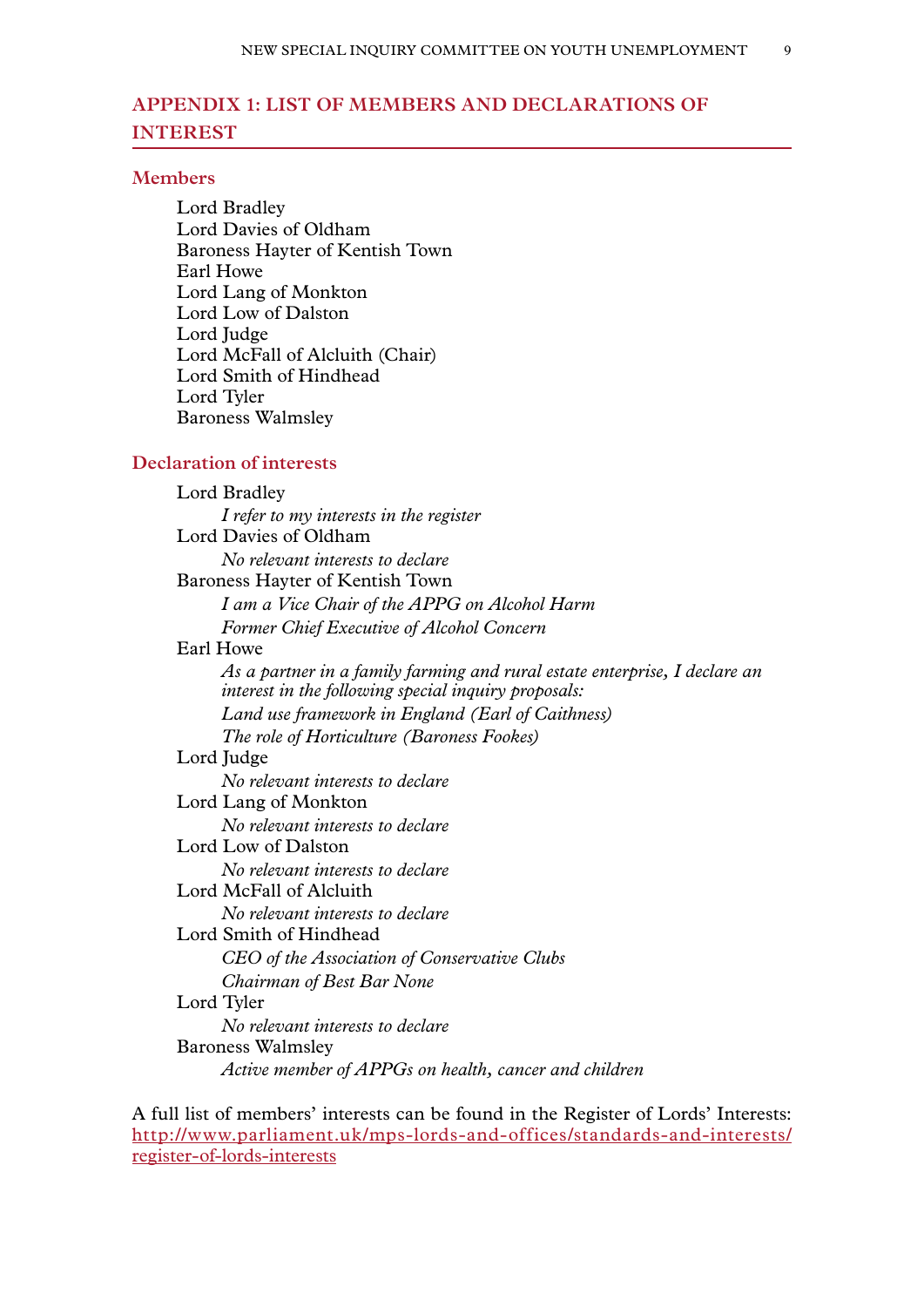# <span id="page-11-0"></span>**Appendix 2: LIST OF TITLES SUBMITTED**

The proposals we received were published online on 17 November 2020. These are available at [https://committees.parliament.uk/publications/3467/](https://committees.parliament.uk/publications/3467/documents/33585/default) [documents/33585/default](https://committees.parliament.uk/publications/3467/documents/33585/default). The titles of the proposals are listed below.

**Remaining proposals submitted in March 2020:**

- Abortion in the UK (Baroness Tonge and Baroness Barker)
- Children's wellbeing (Bishop of Durham)
- COVID-19 and prevention in public health (Baroness Greengross)
- Disabled people and work (Baroness Thomas of Winchester and Baroness Campbell of Surbiton)
- Genome editing (Lord Harries of Pentregarth)
- Improving foreign language learning in the UK (Bishop of Leeds)
- Land use framework in England–the case for it (Earl of Caithness)
- Live facial recognition technology (Lord Clement-Jones)
- National Identity Cards (Lord Campbell-Savours)
- New home communal assets and rentcharges (Earl of Lytton)
- Reversing Beeching–the case for reopening closed railway lines and stations (Lord Faulkner of Worcester and Lord Shutt of Greetland)
- Social care (Bishop of Carlisle)
- The problem of "marriages" that are not marriages (Baroness Cox)
- The role and importance of horticulture to the economy, health and wellbeing, and climate change (Baroness Fookes)
- UK's role in expanding global media freedom (Lord Black of Brentwood)
- These Islands (Lord Soley)
- To investigate the "Crisis of replication" in science and ways of assuring the quality of scientific studies on which public policy is based (Lord Lilley)
- The adequacy and resilience of the Government's plans to deliver net zero carbon emissions by 2050 (Lord Browne of Ladyton)<sup>24</sup>
- Wellbeing as the guide to policy (Lord O'Donnell and Lord Layard)

## **Proposals submitted in October 2020**

- Alcohol and society in the UK (Baroness Finlay of Llandaff)
- Examination of the modalities of the UK staying in the EU (Lord Dykes)
- International Role for the UK post-Brexit (Baroness D'Souza)
- Live facial recognition technology (Lord Clement-Jones)
- Development of an identity system (Lord Blunkett)
- Devolution and Coronavirus (Lord Lipsey)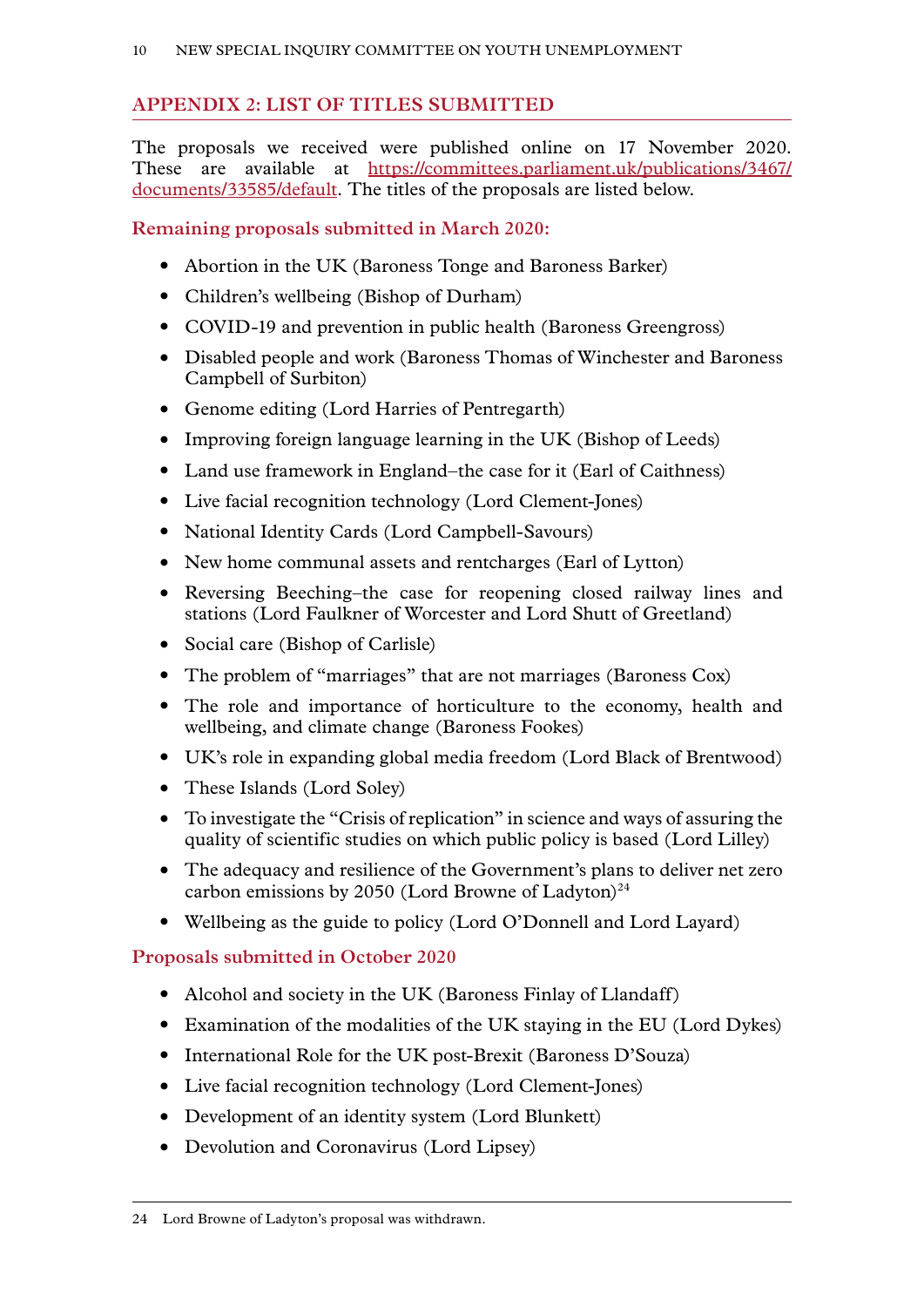- Ethical Trade Post-Brexit: How to Uphold the UK's International Obligations (Lord Bishop of St Albans)
- Future of the High Street (Lord Puttnam)<sup>25</sup>
- Globalisation and Biosecurity–risks and benefits for animal, plant and environmental health (Lord Trees and Lord Blencathra)
- COVID-19 and prevention in public health (Baroness Greengross)
- Genocide determination conducive to triggering HMG's duties under the UN
- Convention on the Prevention and Punishment of the Crime of Genocide (Lord Alton of Liverpool)–revised proposal
- Protecting the wellbeing of future generations (Lord Bird)
- Should there be more devolution in England? (Lord Dubs)
- The world of work–COVID and beyond (Baroness Blower and Lord Hendy)
- Youth unemployment (Lord Baker of Dorking)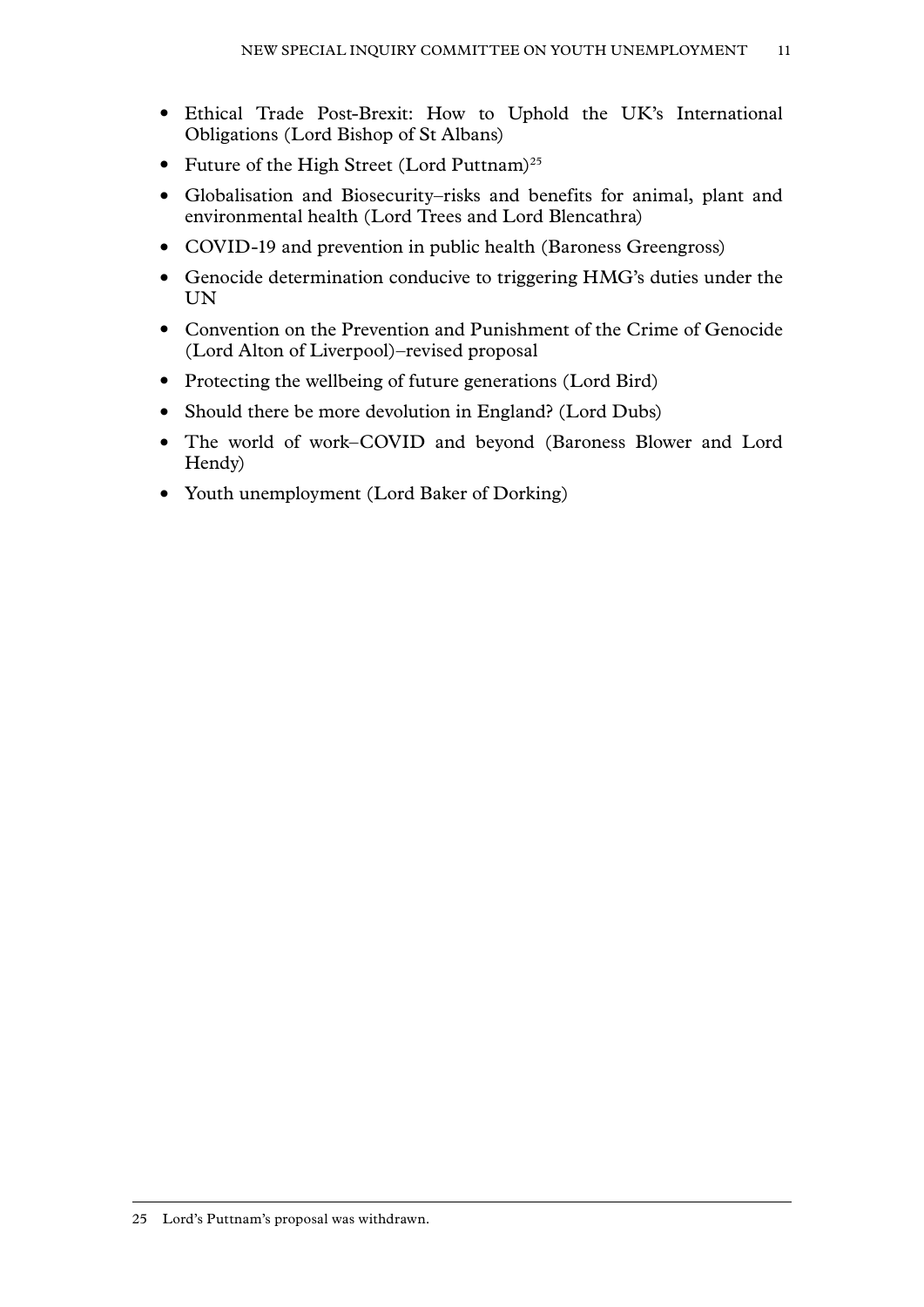#### <span id="page-13-0"></span>**Appendix 3: TEMPLATE SPECIAL INQUIRY SUBMISSION FORM**

#### **Invitation to Members to submit special inquiry (previously known as ad hoc) committee proposals for 2020–21**

In April the Liaison Committee was due to undertake its regular process of shortlisting and, ultimately, choosing four special inquiry topics for the forthcoming year. 24 proposals were submitted by members of the House, a number of which made reference to Covid-19. In late March and early April a number of members of the Liaison Committee suggested that the usual special inquiry process be 'paused', in order to allow a degree of re-focusing upon the present situation. It was suggested that there should be a re-orientation of our scrutiny work to take account of current circumstances. In response, we recommended, and the House agreed, the establishment of a dedicated committee to undertake a comprehensive examination of the long-term implications of COVID-19. In July the Liaison Committee selected two special inquiry committees to start later this year, as well as separately recommending the establishment of a committee to scrutinise common frameworks.

On behalf of the Liaison Committee, I am now writing to invite members to suggest proposals for two more special inquiry committees to start in early 2021. All the proposals which were submitted earlier this year will be automatically considered by the committee, there is no need for members which made those proposals to re-submit them unless they want to change or to withdraw them. The deadline for all submissions, including any re-submissions, is 28 October.

In order to provide greater consistency, this year the Committee is again inviting all members submitting proposals to use the headings suggested in the form accompanying this invitation. Proposals should be sent to the Clerk of the Liaison Committee, Philippa Tudor, by email: hlliaisoncmttee@parliament.uk no later than 28 October.

All ideas submitted by then will be considered by the Liaison Committee using the following criteria for selection:

- · Makes best use of the knowledge and experience of Members of the House
- · Complements the work of Commons departmental select committees
- · Addresses areas of policy that cross departmental boundaries
- · The activity proposed should be capable of being confined to one session.

Members whose proposals are shortlisted by the Liaison Committee will be invited to present their proposal briefly to a meeting of the Committee later this year. The Liaison Committee expects to recommend up to two proposals for new special inquiry Committees for appointment in early 2021. The two new special inquiry committees which have already been selected by the Liaison Committee will have to report by the end of November 2021, and it is hoped that the new committees will have a similar date by which to report.

In reviewing proposals, the Liaison Committee takes into account the criteria listed above. In addition, the Committee may also take into account wider factors such as the balance of topics across the special inquiry committees (including in previous years), the work being undertaken by other Committees and within Government, and the possibility of early legislation on the subject matter.